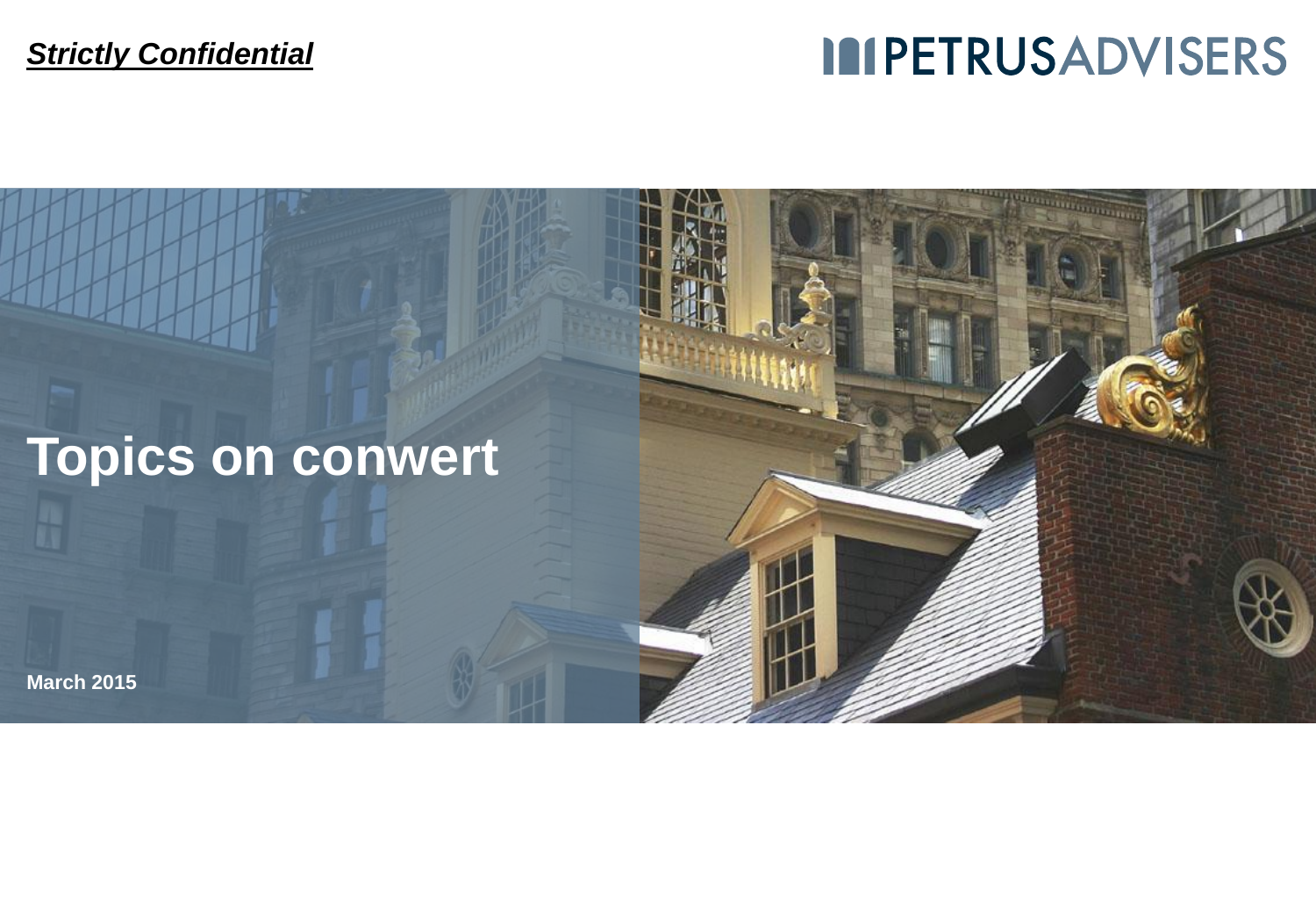- DeuWo's initial bid is a mistake, because it underestimates conwert 's real value
- DeuWo's initial bid is a mistake because they will need at least 75% to exert the required level of control
- We shall illustrate examples of undervaluation
- Our proprietary analysis supports an indicative estimate of €16.1 book value per share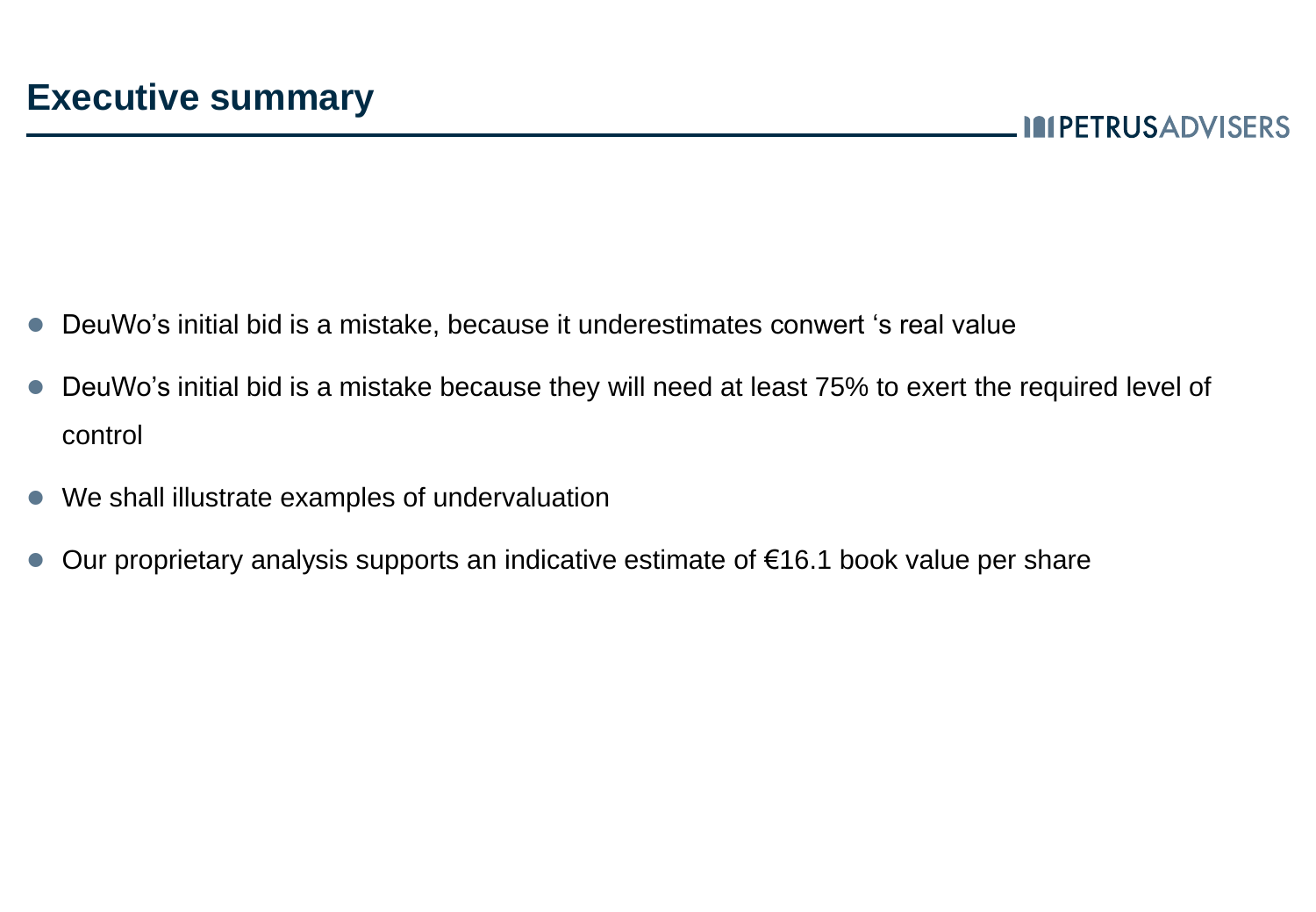### **conwert quick overview**

**IMPETRUSADVISERS** 

|                        | conwert | <b>DeuWo</b> | <b>Buwog</b> |
|------------------------|---------|--------------|--------------|
| Yield <sup>1</sup>     | 6.3%    | 7.0%         | 4.5%         |
| Vacancy                | 10.4%   | 2.4%         | 4.5%         |
| Avg. interest rate     | 4.3%    | 2.5%         | 2.4%         |
| <b>Property assets</b> | €2.8b   | €9.0b        | €3.8b        |
| LTV <sup>2</sup>       | 54.5%   | 54.7%        | 50.1%        |
| Market cap             | €1.0b   | €6.8b        | €1.9b        |

#### Conwert (our letter of 6<sup>th</sup> Jan 2015):

- Vacancies too high
- **Costs too high**
- Complexity too high
- Financing costs extreme
- Book values too low
- *1) Annualized net rental income / Property assets*

#### *2) Net debt / Property assets*

#### Overview of property assets (€2.8b)



#### Characteristics:

KWG: run for yield

- ECO: secondary locations in G/A, commercial
- Other: founders' purchases; high quality inner city locations in Vienna, Berlin, Leipzig, Dresden and Potsdam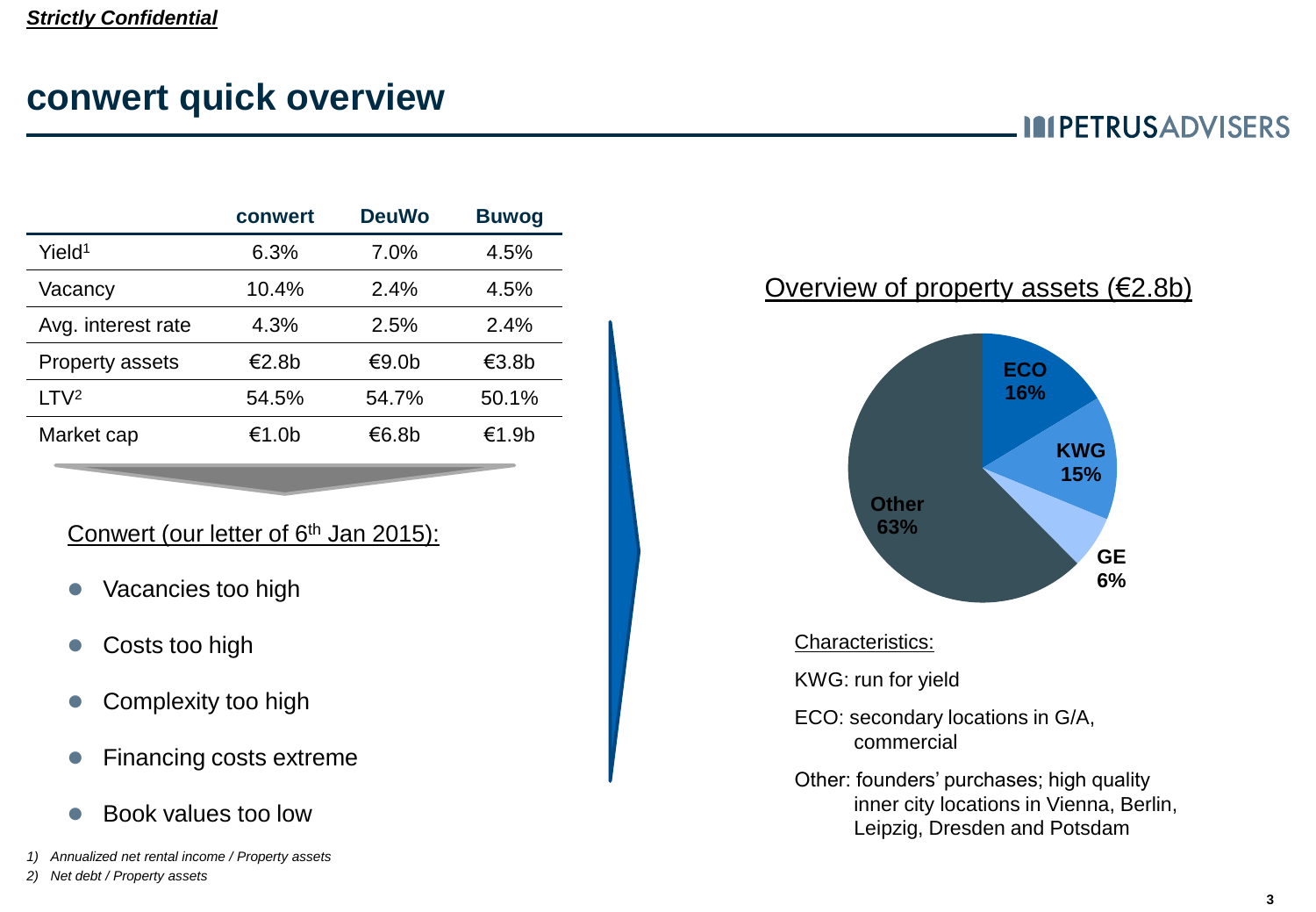#### *Strictly Confidential*

## **Illustration of Vienna's revaluation - shareholders´hidden reserve**

#### If conwert were valued appropriately



NAV uplift compared to current (assumes a 50/50 debt structure)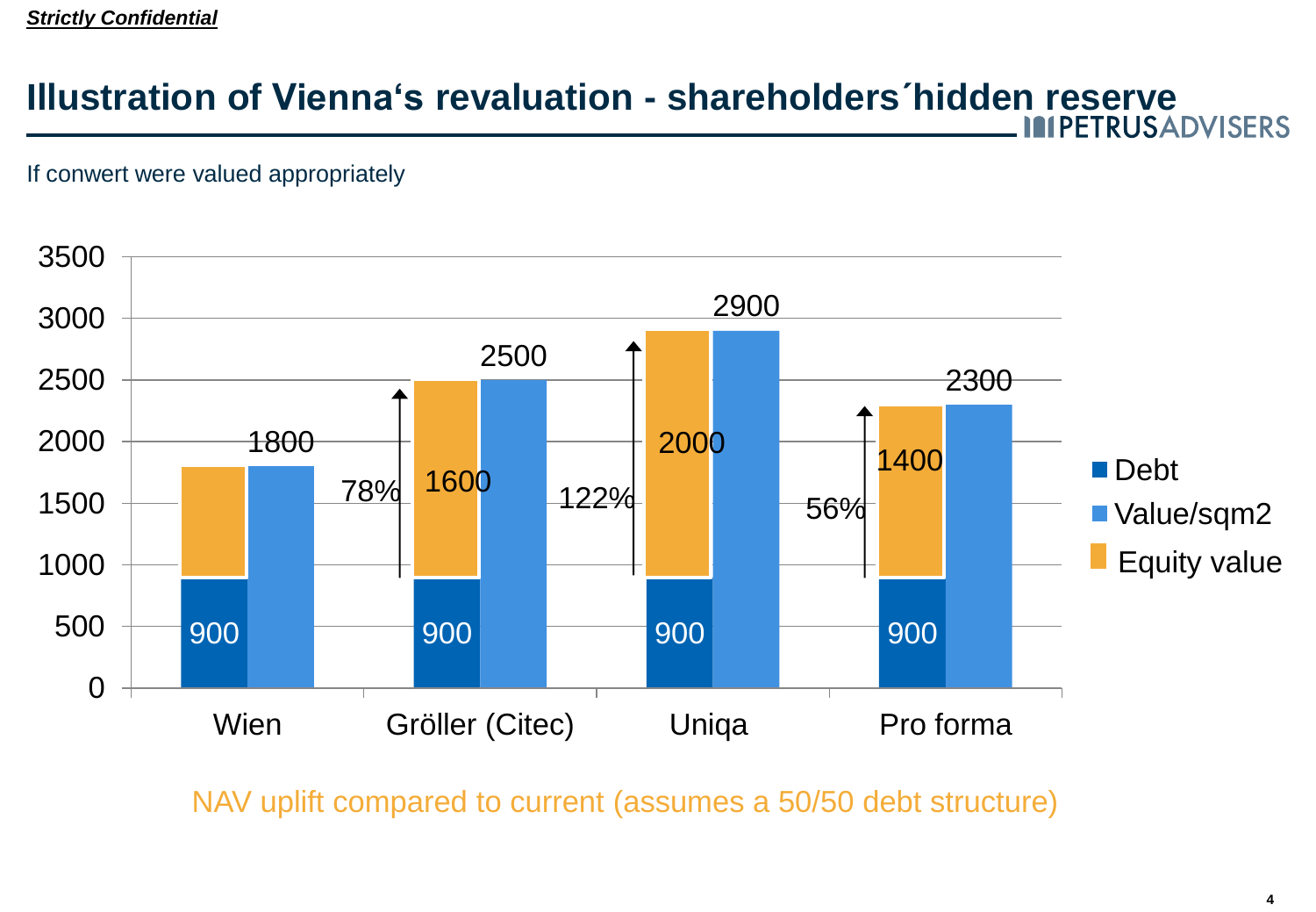*Strictly Confidential*

## **IMPETRUSADVISERS**

### **I conwert bid – fair value analysis**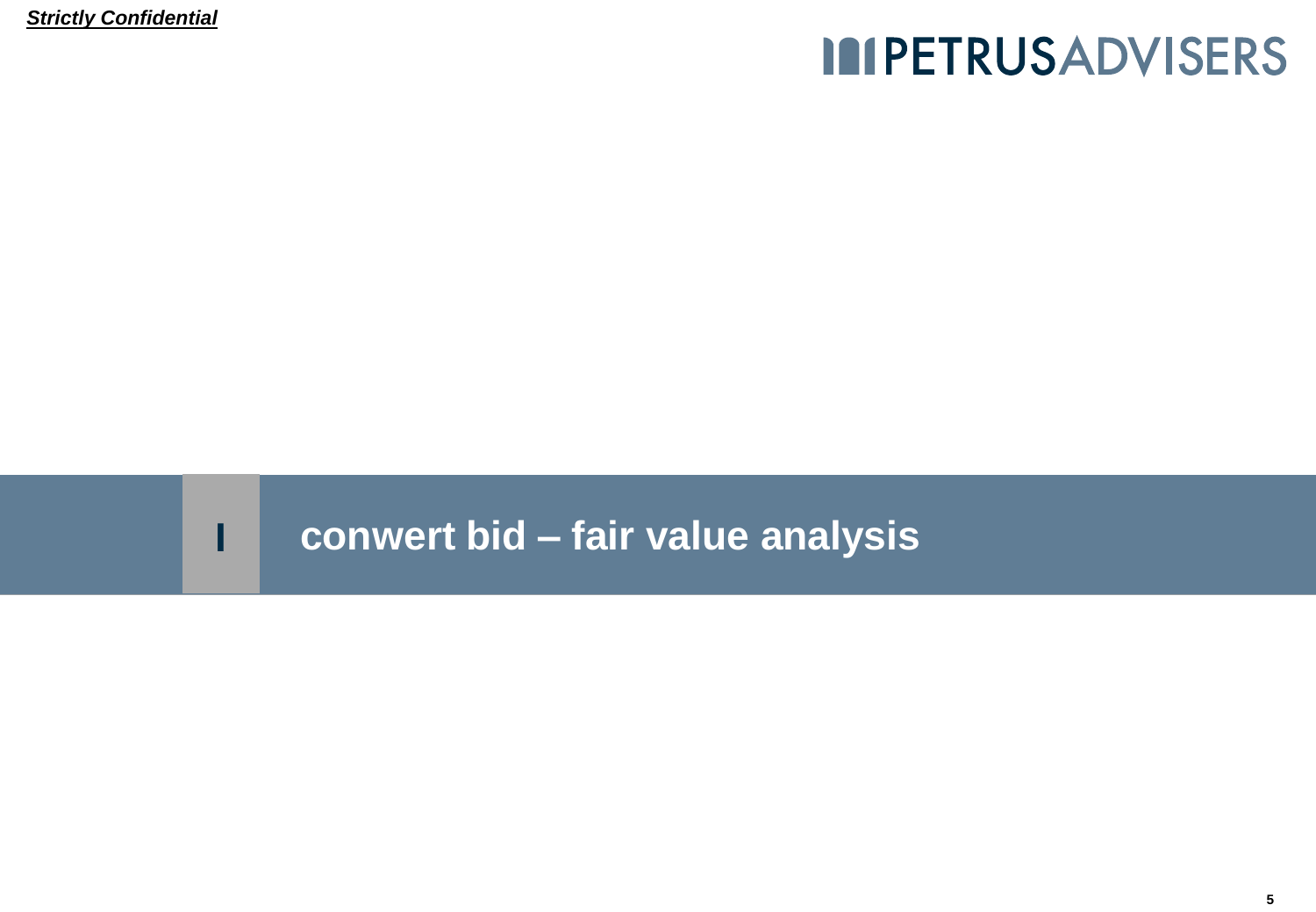## **DeuWo's initial bid is a mistake because it underestimates value**<br> **IMPETRUSADVISERS**

conwert revalue their property portfolio once a year, in Q4. Therefore, the 9m 2014 book values are non-representative since they contain mostly devaluations during the year but not revaluation gains. Hence, IFRS Q3 2014 is highly misleading



2) Reversionary potential from Victoria Partners for DeuWo (a company that revalued their portfolio 2.6% on average over the last 3 years) applied to cwi book value (a company that devalued their *portfolio 0.3% on average over the last 3 years)*

*3) Fully diluted*

*4) C. Schneider´s view of fair value as per 1H 2014 conference call notes – €711m revaluation divided by 82.8m shares outstanding equals €8.6 per share of potential revaluations*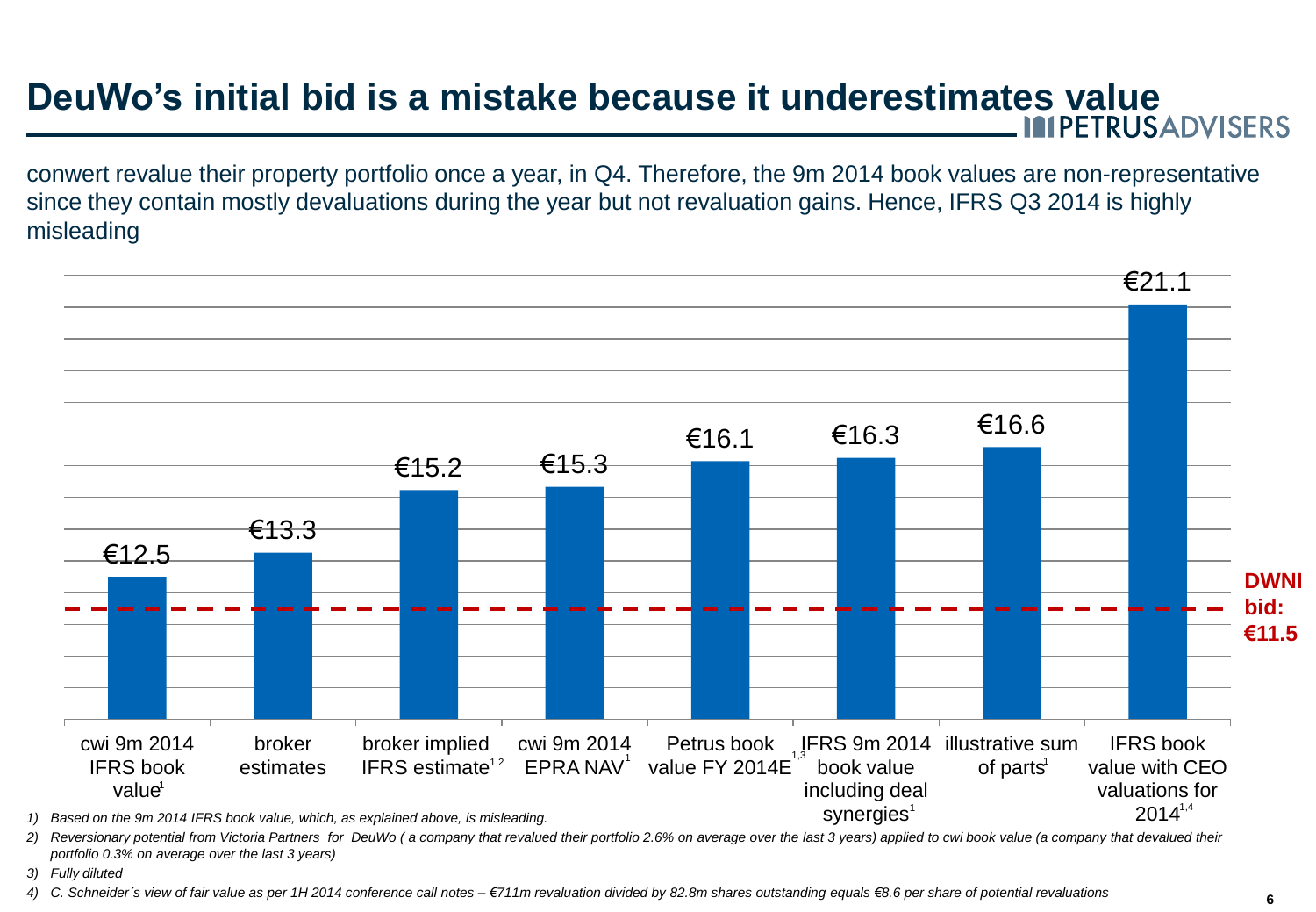# **DeuWo bid is a mistake given their ultimate goal of exerting control**

|                                           | <b>DeuWo current bid</b>                                                                 | <b>Realistic bid</b>                                                                                        |
|-------------------------------------------|------------------------------------------------------------------------------------------|-------------------------------------------------------------------------------------------------------------|
| Majority & control                        | Seek $50\% + 1$ share, but want to<br>exert full control                                 | Full takeover for dominant majority<br>of company                                                           |
| Board of directors /<br>supervisory board | DeuWo wants to "cooperate" with<br>existing shareholders' supervisory<br>board delegates | Only at >75% would DeuWo have<br>the right to vote out the supervisory<br>board members                     |
| <b>Synergies</b>                          | No synergies quantified                                                                  | At >90% ownership can lift<br>estimated $\epsilon$ 360m cost and $\epsilon$ 190m<br>financial synergies NPV |
| Comments on property<br>assets            | "Need to write down" and "asset of<br>questionable quality"                              | "Sum of the parts assuming<br>portfolio disposal gives values of<br>€16.6+ per share"                       |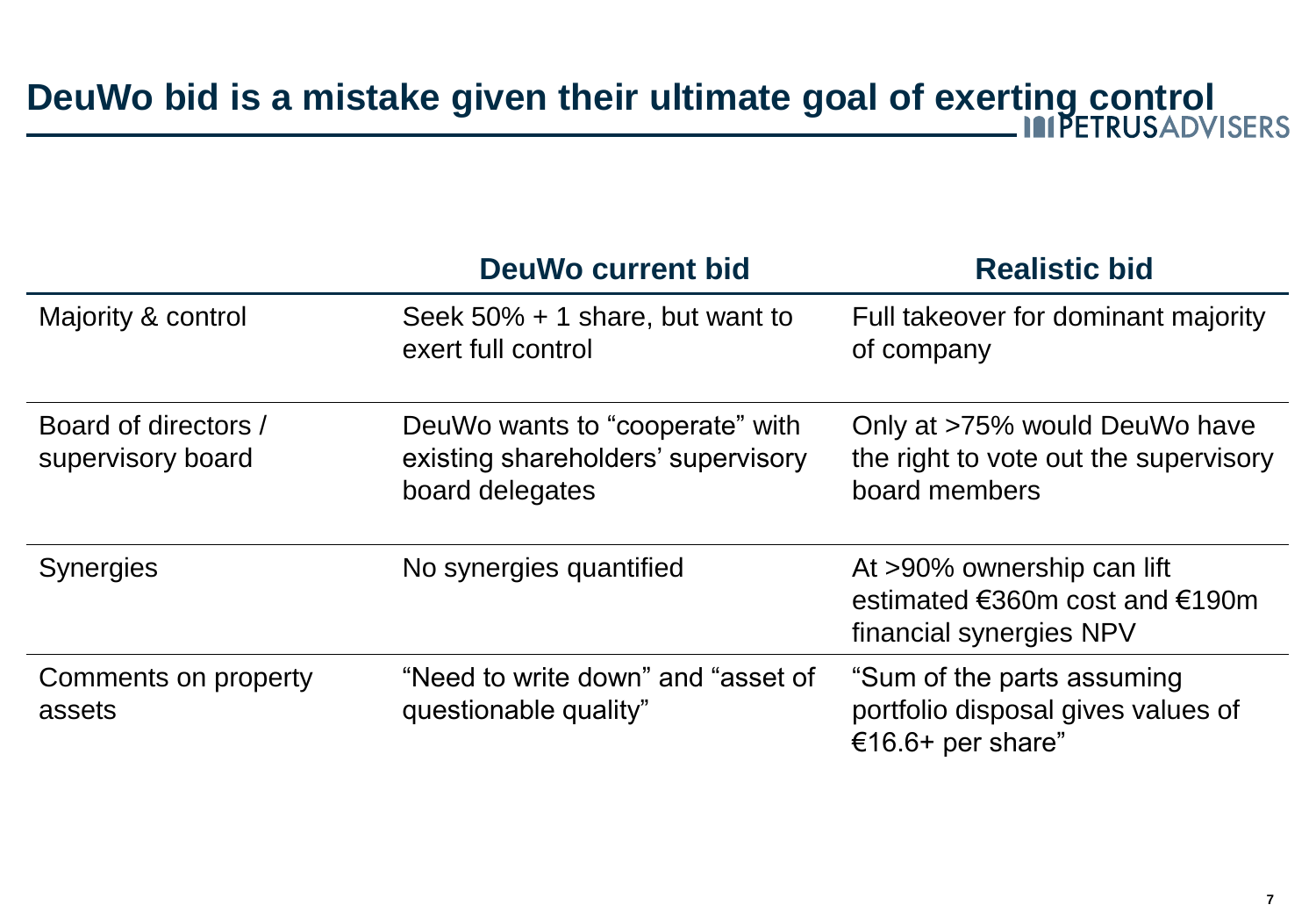### **Rejection if no substantial increase. DeuWo shareholders appreciate the possible conquest of CWI**

**IMPETRUSADVISERS** 

- DeuWo already priced at a substantial premium to NAV turbocharged by QE
- conwert trading at a discount, not revalued to the same extent by QE
- Market values CWI on substantial premium to bid level<sup>1</sup>
- DeuWo traded up, clearly shows market's comfort with the deal



*Source: Bloomberg (13/03/2015)*

*1) 40% of conwert (55% of free float) have changed hands since the bid´s announcement, with event driven and merger arbitrage funds buying*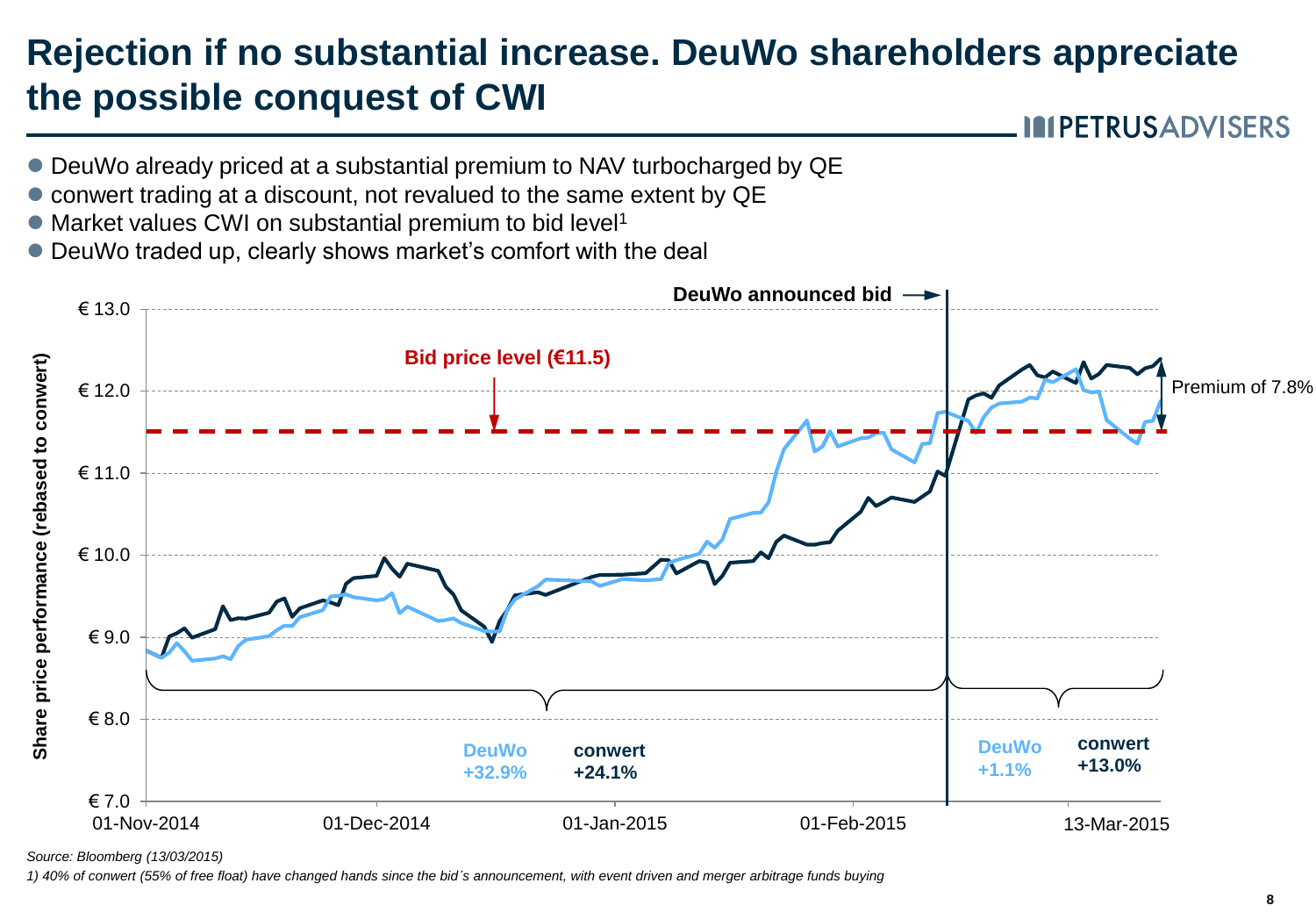- For mandatory cancellation a share price of  $€14.651$  and  $€16.065$  is needed<sup>1</sup>
- Bond investors have an advantage: guaranteed coupon + ride on equity deal
- Deutsche Wohnen offered €111,868 per nominal €100,000 of the 2016 bond and €119,295 per nominal €100,000 of the 2018 bond, clearly below the current market prices<sup>2</sup> and substantially below a realistic offer price for arbitrage funds
- Full takeover of the convertibles would require a mandatory redemption, if:
- they buy back 85% of the bond, the remaining 15% would be squeezed out
- the share price goes above 130% of the conversion price for the 2016 convertible or above 150% of the conversion price for the 2018 bond (see above)
- if there are changes to the tax rules in Austria leading to additional costs to the bond issuer

*<sup>1)</sup> for 2016 and 2018 maturities respectively*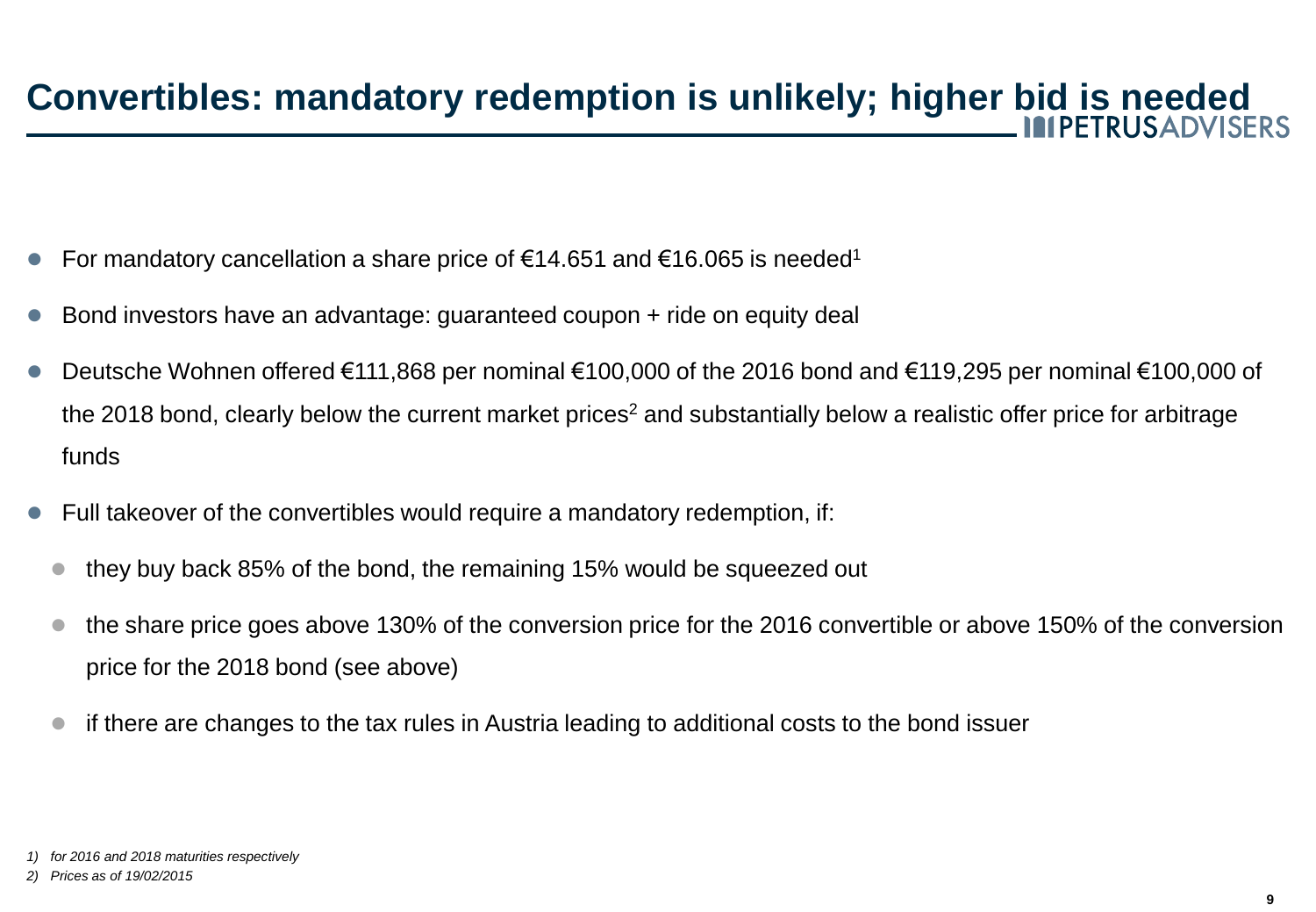### **Current IFRS book value hides significant upside from property revaluation**

**IMPETRUSADVISERS** 

**Cumulative adjust.** 

The company has a long story of lagging portfolio revaluations while other peers have consistently marked up their own books:

|                                 |         |       |       |         |       |           | cumulative adjust. |
|---------------------------------|---------|-------|-------|---------|-------|-----------|--------------------|
| Deutsche Wohnen AG (€m)         | 2009    | 2010  | 2011  | 2012    | 2013  | 2014E     | 2009-2013          |
| Investment properties           | 2,836   | 2,821 | 2,929 | 4,615   | 8,937 |           |                    |
| Fair value adjustment           | 0.0     | 47.2  | 40.0  | 119.2   | 101.3 | 715.0     | 307.7              |
| FV adj. in % of inv. properties | 0.0%    | 1.7%  | 1.4%  | 4.1%    | 2.2%  | 8.0%      |                    |
| Avg 5yrs (09-13)                | 1.9%    |       |       |         |       |           |                    |
| Avg 3yrs (11-13)                | 2.6%    |       |       |         |       |           |                    |
|                                 |         |       |       |         |       |           | Cumulative adjust. |
| conwert Immobilien SE (€m)      | 2009    | 2010  | 2011  | 2012    | 2013  | 2014E     | 2009-2013          |
| Investment properties           | 2,517   | 3,238 | 2,829 | 2,511   | 2,868 |           |                    |
| Fair value adjustment           | 1.6     | 2.4   | 0.3   | $-37.2$ | 6.5   | $295.0^2$ | $-26.4$            |
| FV adj. in % of inv. properties | 0.1%    | 0.1%  | 0.0%  | $-1.3%$ | 0.3%  | 10.3%     |                    |
| Avg 5yrs (09-13)                | $-0.2%$ |       |       |         |       |           |                    |
| Avg 3yrs (11-13)                | $-0.3%$ |       |       |         |       |           |                    |

Management also believes there is a significant undervaluation (up to €711m) as Clemens Schneider said during the H1 2014 call:

*"Interesting to hear is what is the real estate price per square meters in these six hubs that we have here. And you don't have it on this slide, but maybe I want to tell you, in Berlin, the average price per square meter is €1,760; in Leipzig, it is only €900; in Potsdam, it's €1,400; in Dresden, it's €1,200; and last but not least, unbelievable, Vienna is €3,100"<sup>3</sup>*

 $\rightarrow$  These market valuations lead to an IFRS book value of  $\epsilon$ 21.1 per share

- *2) Petrus estimates*
- *3) Direct quote from H1 2014 call*

*<sup>1)</sup> Based on Victoria Partners' revaluation estimates*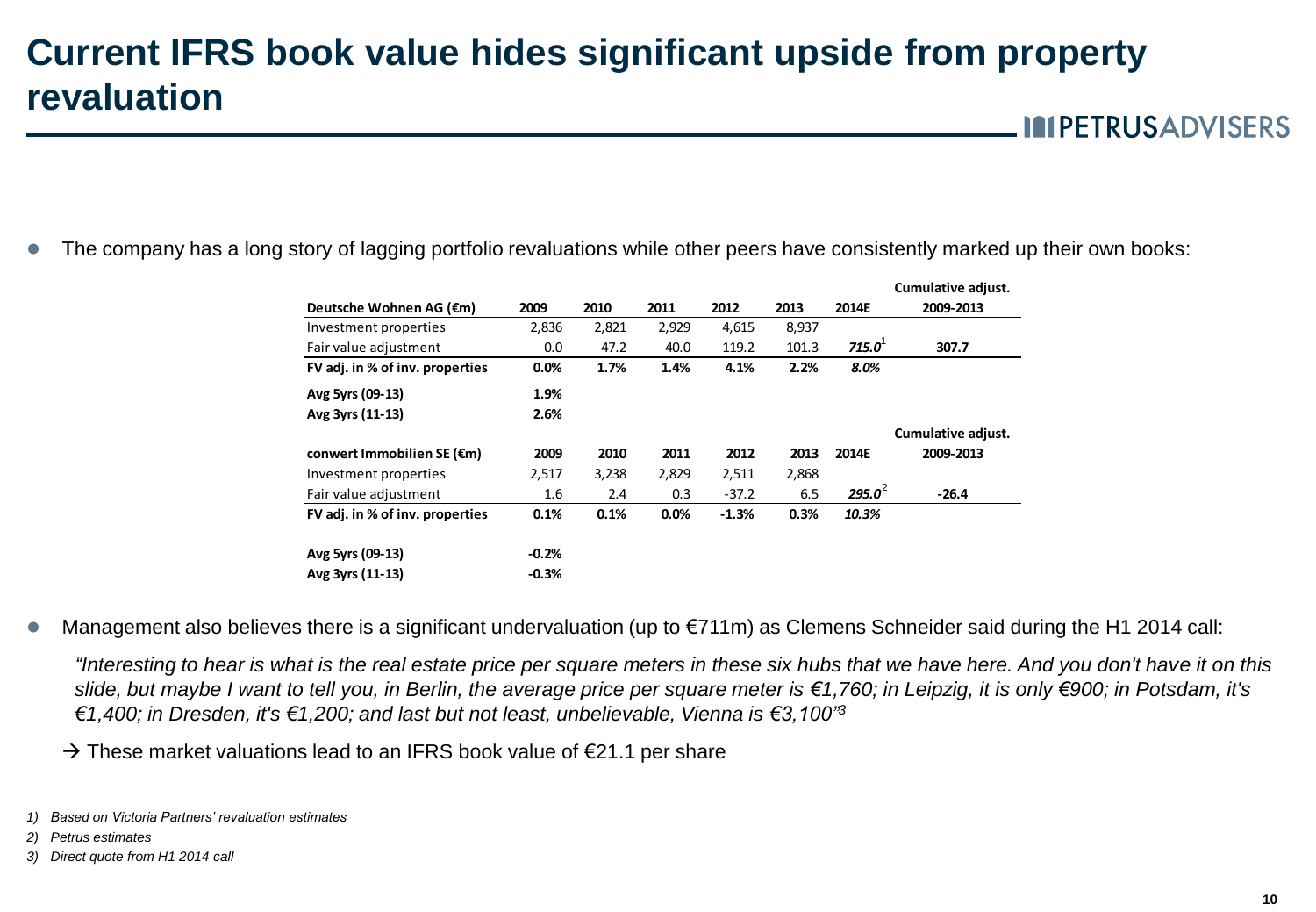**IMPETRUSADVISERS** 

- An acquisition from Deutsche Wohnen would allow for significant savings; we see potential for a reduction of about 60% on personnel and other operating expenses stemming from the closure of conwert's headquarters and reduction of conwert's workforce, among other "easy wins". This should more than double the €10m of savings to be achieved in 2015 as quided by conwert management.<sup>1</sup>
- We also see significant savings on effective interest rates, not only from a lower interest rate but also from the cancellation of ineffective swaps

|                                                     | Offer price |         |         |  |
|-----------------------------------------------------|-------------|---------|---------|--|
|                                                     | 14.50       | 15.00   | 15.50   |  |
| Discount to cwi IFRS book (Petrus est.)             | 10.2%       | 7.1%    | 4.0%    |  |
| DW 2015E Net income                                 | 353.8       | 353.8   | 353.8   |  |
| CWI 2015E Net income                                | 34.4        | 34.4    | 34.4    |  |
| <b>Combined net income</b>                          | 388.2       | 388.2   | 388.2   |  |
| Operational cost savings <sup>2</sup>               | 20.8        | 20.8    | 20.8    |  |
| Savings from debt refinancing <sup>2</sup>          | 10.9        | 10.9    | 10.9    |  |
| Extra costs from acquisition financing <sup>2</sup> | $-15.8$     | $-16.4$ | $-16.9$ |  |
| Combined adj. net income                            | 404.1       | 403.5   | 403.0   |  |
| Current # of shares                                 | 294.7       | 294.7   | 294.7   |  |
| <b>EPS 2015E DW</b>                                 | 1.200       | 1.200   | 1.200   |  |
| Combined 2015E EPS                                  | 1.371       | 1.369   | 1.367   |  |
| Accretion (fully phased in)                         | 14.2%       | 14.0%   | 13.9%   |  |

*1) 9m 2014 results presentation page 21*

*2) Based on a 75% share ownership*